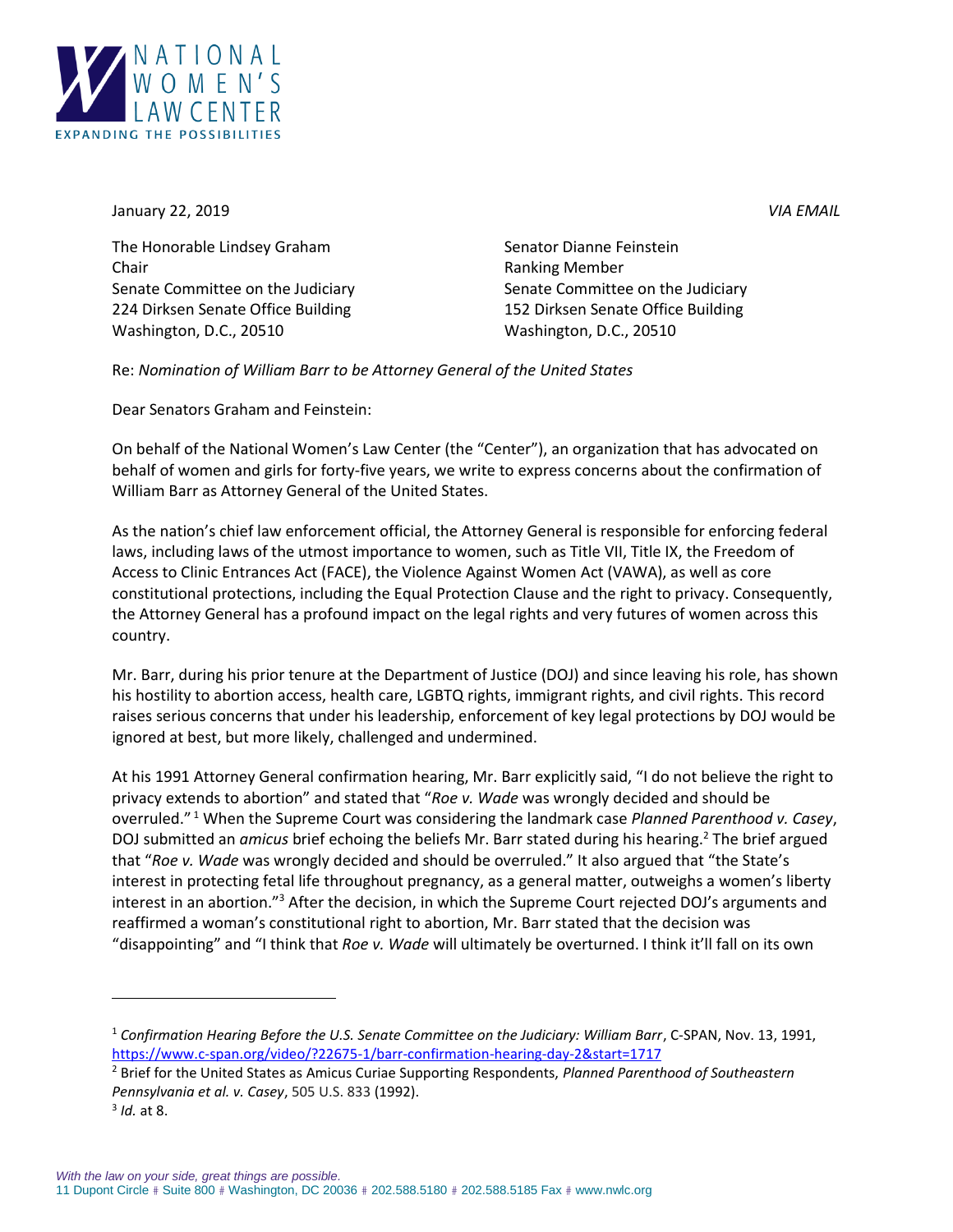weight. It does not have any constitutional underpinnings." <sup>4</sup> Immediately after the *Casey* decision, when Members of Congress attempted to codify the legal protections of *Roe*, Mr. Barr wrote several letters opposing the proposed legislation, the Freedom of Choice Act (FOCA). In one of these letters, he made the false and misleading claim that FOCA would impose "an unprecedented regime of abortion on demand." <sup>5</sup> Recently, during his current confirmation hearing, Mr. Barr did not disavow his prior statements on *Roe* and he refused to say that, if confirmed as Attorney General, DOJ would defend *Roe*. Given his record, prior statements, and refusal to affirm *Roe*, we are deeply concerned that, if confirmed, Mr. Barr would not respect *Roe* and its progeny, and instead would use his position to undermine the long-standing legal precedent that protects a woman's right to abortion.

Mr. Barr's actions as a private citizen demonstrate his willingness to undermine the Affordable Care Act, including its provision requiring insurance plans to cover contraception. Mr. Barr joined *amicus* briefs in two cases in 2011 arguing that the ACA must be invalidated in its entirety. <sup>6</sup> In 2016, Mr. Barr joined an *amicus* brief to the U.S. Supreme Court in *Zubik v. Burwell*, arguing in support of employers who were challenging the ACA's contraceptive coverage requirement and the "accommodation" that allowed them to avoid compliance with it.<sup>7</sup> DOJ is already taking the unprecedented steps of refusing to defend the ACA and the contraceptive coverage requirement in courts. During the hearing, Mr. Barr refused to pledge that DOJ would reverse that position and defend the ACA. There is therefore every indication Mr. Barr would continue DOJ's practice of undermining protections that have been critical to the health and economic security of women in this country.

We are also concerned about comments Mr. Barr made at his hearing about Title IX rules that protect survivors of sexual assault. He claimed that the Title IX rules "essentially did away with due process" for those accused of assault, but did not recognize the existing barriers to reporting faced by survivors. His viewpoint is a dangerous one since the Trump Administration is currently proposing new rules to limit Title IX protections in the context of sexual harassment, including sexual assault. If confirmed, Mr. Barr would be in a position to further undermine these Title IX protections through court cases designed to limit schools' responsibility for addressing sexual harassment.

Mr. Barr also has a troubling record and views around immigration. During his previous term as Attorney General, Mr. Barr oversaw the detention in Guantanamo Bay of hundreds of HIV-positive Haitian refugees as part of the Bush Administration's ban on HIV-positive people from entering the United States. Although the HIV ban ultimately was upheld by the Supreme Court, the Clinton administration

 $\overline{\phantom{a}}$ 

<sup>4</sup> Rowland Evans and Robert Novak, *Bill Barr Interview*, CNN (July 4, 1992)

<sup>5</sup> Sharon LaFraniere, *Barr Attacks Abortion-Rights Bill; Curb on State Restrictions Goes Beyond Roe, Attorney General Says*, THE WASHINGTON POST, Mar. 4, 1992,

[https://www.washingtonpost.com/archive/politics/1992/03/04/barr-attacks-abortion-rights-bill/2d29aae7-ad69-](https://www.washingtonpost.com/archive/politics/1992/03/04/barr-attacks-abortion-rights-bill/2d29aae7-ad69-43c5-b1cf-4c5018139cef/) [43c5-b1cf-4c5018139cef/](https://www.washingtonpost.com/archive/politics/1992/03/04/barr-attacks-abortion-rights-bill/2d29aae7-ad69-43c5-b1cf-4c5018139cef/)

<sup>6</sup> Brief of Former U.S. Department of Justice Officials as Amici Curiae in Support of Respondents (Minimum Coverage Provision), *Fla. ex rel. Atty. Gen. v. U.S. Dep't of Health & Human Servs., 648 F.3d 1235 (11th Cir. 2011), aff'd in part, rev'd in part sub nom. Nat'l Fed'n of Indep. Bus. v. Sebelius, 567 U.S. 519 (2012)*); Brief of Amici Curiae Former United States Attorneys General William Barr, Edwin Meese, III, and Dick Thornburgh, in Support of Appellees, *Virginia ex rel. Cuccinelli v. Sebelius*, 656 F.3d 253 (4th Cir. 2011).

<sup>7</sup> Brief of Amicus Curiae Former Justice Department Officials in Support of Petitioners, *Zubik v. Burwell*, 136 S. Ct. 1557 (2016) [http://www.scotusblog.com/wp-content/uploads/2016/01/Former-Justice-Department-Officials-LSP-](http://www.scotusblog.com/wp-content/uploads/2016/01/Former-Justice-Department-Officials-LSP-Amicus.pdf)[Amicus.pdf](http://www.scotusblog.com/wp-content/uploads/2016/01/Former-Justice-Department-Officials-LSP-Amicus.pdf)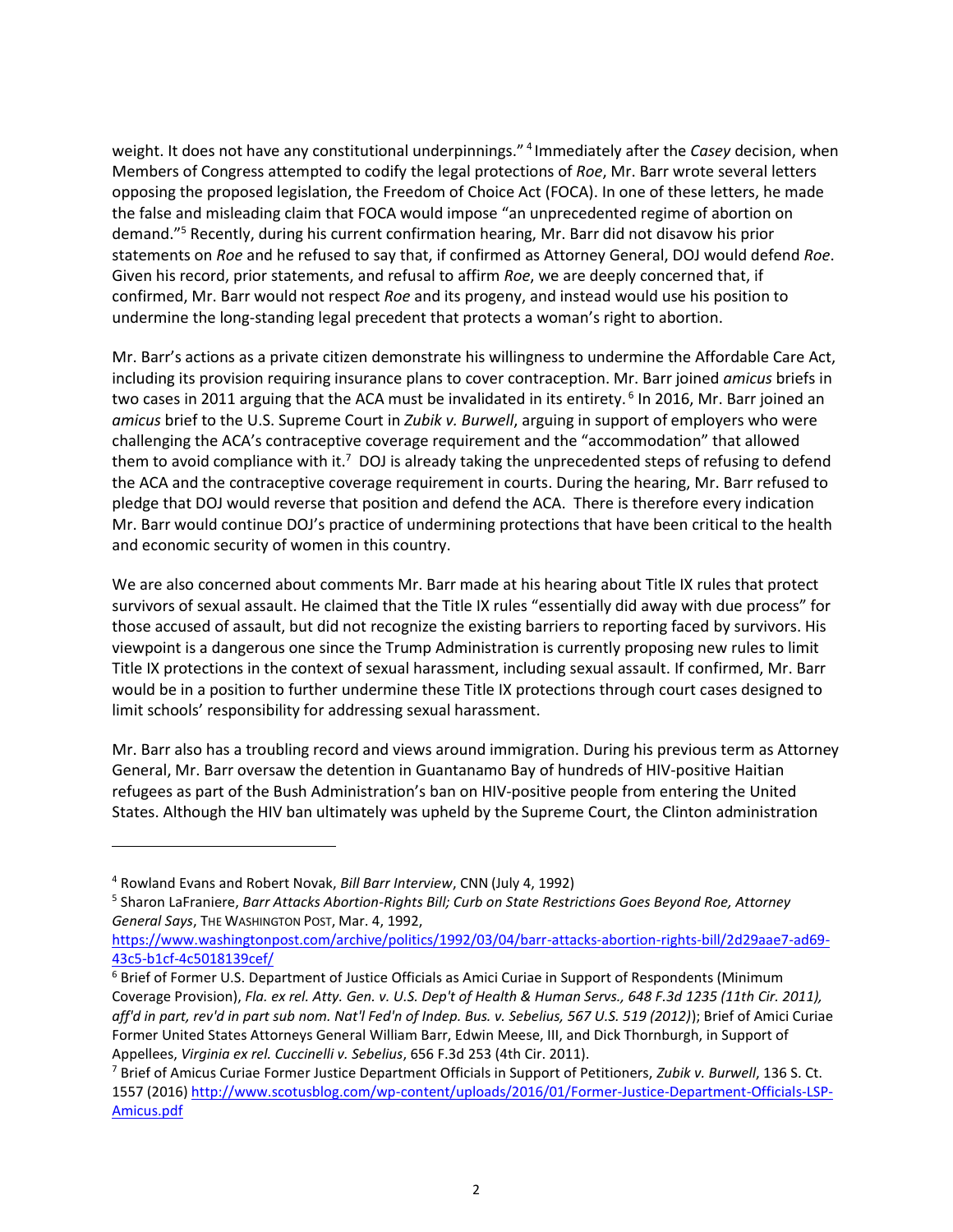later recognized that the ban was cruel and abandoned its enforcement.<sup>8</sup> The HIV ban was used by the current Administration as a model for the Muslim ban. Mr. Barr, when questioned about whether he would implement this policy again at his current confirmation hearing, did not outright disavow the HIV ban, but instead said it would depend on the circumstances and that "it was right under the law." This answer suggests that Mr. Barr would be supportive of the Administration's hardline immigration policies. Additionally, his other answers to immigration questions at this hearing are equally troubling. For example, he confirmed his support for building a wall. He also perpetuated the myth of the criminal alien: "I think a lot of people are under the impression that sanctuary cities are there to protect the illegal aliens who are quietly living as productive members of society and paying their taxes… it isn't. It is preventing the federal government from taking custody of criminal aliens."

Mr. Barr has been vocal in supporting the harmful and legally suspect actions of the Trump Administration and DOJ under then-Attorney General Jeff Sessions.He defended the legality of Trump's discriminatory Muslim Ban and Trump's decision to fire then-Acting Attorney General Sally Yates who directed DOJ not to follow the ban.<sup>9</sup> He lauded DOJ's defense of employers who refused to provide contraceptive coverage to their employees.<sup>10</sup> Mr. Barr also endorsed Session's decision to revoke the Obama era directive that interpreted sex discrimination protections under the Civil Rights Act to include protection against discrimination on the basis of gender identity.<sup>11</sup> And when he was given the opportunity at his confirmation hearing to affirm employment discrimination protections for LGBTQ individuals, Mr. Barr instead said that he does not believe that Title VII should be interpreted to protect LGBTQ workers from discrimination based on their sexual orientation or gender identity.

Mr. Barr has hurt progress for women and girls in his prior role as Attorney General and there is every reason to believe that if he were to resume the role, he would again use the power of the office to push forward harmful legal theories and upend longstanding legal rights and protections. There is no cabinet position more important to the legal rights of women than that of the Attorney General.

For all the foregoing reasons, the National Women's Law Center is seriously concerned about the confirmation of William Barr to be Attorney General of the United States. Please feel free to contact me, or Theresa Lau, Counsel at the Center, at (202) 588-5180 should you have any questions.

<sup>10</sup> William P. Barr, Edwin Meese III, and Michael Mukasey, "We are former attorneys general. We salute Jeff Sessions, WASHINGTON POST, Nov 7, 2018[, https://www.washingtonpost.com/opinions/jeff-sessions-can-look-back](https://www.washingtonpost.com/opinions/jeff-sessions-can-look-back-on-a-job-well-done/2018/11/07/527e5830-e2cf-11e8-8f5f-a55347f48762_story.html?noredirect=on&utm_term=.194d1e6a7c88)[on-a-job-well-done/2018/11/07/527e5830-e2cf-11e8-8f5f](https://www.washingtonpost.com/opinions/jeff-sessions-can-look-back-on-a-job-well-done/2018/11/07/527e5830-e2cf-11e8-8f5f-a55347f48762_story.html?noredirect=on&utm_term=.194d1e6a7c88)[a55347f48762\\_story.html?noredirect=on&utm\\_term=.194d1e6a7c88](https://www.washingtonpost.com/opinions/jeff-sessions-can-look-back-on-a-job-well-done/2018/11/07/527e5830-e2cf-11e8-8f5f-a55347f48762_story.html?noredirect=on&utm_term=.194d1e6a7c88)

 $\overline{\phantom{a}}$ 

<sup>8</sup> David Lauter and Marlene Cimons, "Clinton to Drop Travel Ban on HIV Patients," LA TIMES, Feb. 5, 1993, [http://articles.latimes.com/1993-02-05/news/mn-1021\\_1\\_white-house](http://articles.latimes.com/1993-02-05/news/mn-1021_1_white-house) ; Kate Smith, "A Stain on U.S. History," CBS NEWS Dec. 10, 2018, [https://www.cbsnews.com/news/william-barr-attorney-general-nominee-asylum-seekers](https://www.cbsnews.com/news/william-barr-attorney-general-nominee-asylum-seekers-haiti-hiv-positive-patients-guantamano-bay-2018-12-10)[haiti-hiv-positive-patients-guantamano-bay-2018-12-10](https://www.cbsnews.com/news/william-barr-attorney-general-nominee-asylum-seekers-haiti-hiv-positive-patients-guantamano-bay-2018-12-10)

<sup>9</sup> William Barr, "Former attorney general: Trump was right to fire Sally Yates, WASHINGTON POST, Feb. 1, 2017, [https://www.washingtonpost.com/opinions/former-attorney-general-trump-was-right-to-fire-sally](https://www.washingtonpost.com/opinions/former-attorney-general-trump-was-right-to-fire-sally-yates/2017/02/01/5981d890-e809-11e6-80c2-30e57e57e05d_story.html?utm_term=.ce483dc9ebad)[yates/2017/02/01/5981d890-e809-11e6-80c2-30e57e57e05d\\_story.html?utm\\_term=.ce483dc9ebad](https://www.washingtonpost.com/opinions/former-attorney-general-trump-was-right-to-fire-sally-yates/2017/02/01/5981d890-e809-11e6-80c2-30e57e57e05d_story.html?utm_term=.ce483dc9ebad)

 $11$  *Id.*